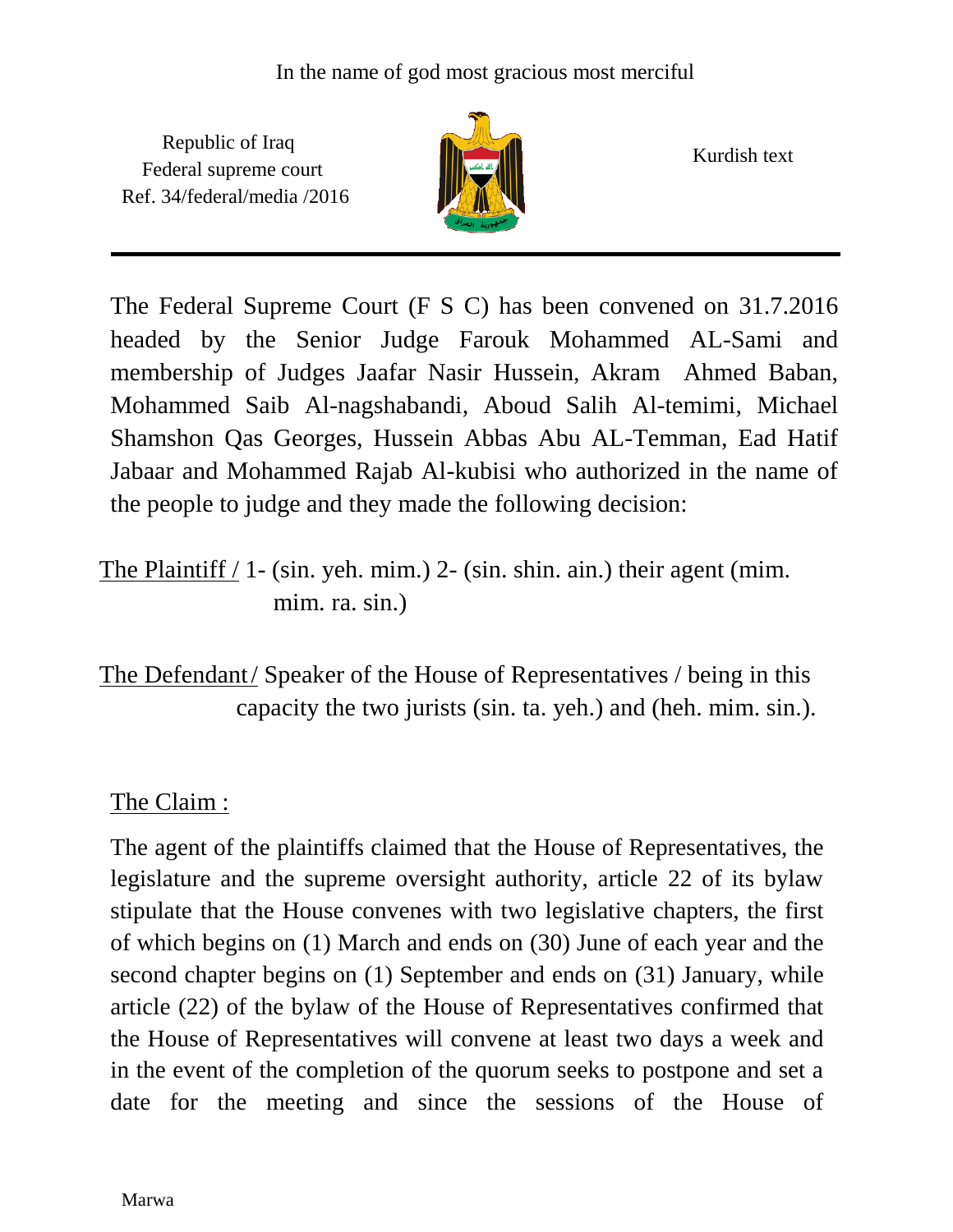Representatives to another notice disrupting its work. According to the prosecution, the plaintiffs were affected by this delay they requested the ruling to oblige the House of Representatives to resume its work because the suspension is contrary to the Constitution and the rules of procedure of the Council, and they also requested that the first session be held by questioning the prime minister based on what the council voted for at the session on 28/3/2016. After the registration of the case and the completion of the FSC the appropriate procedures, a date was set for the case and the court was formed, and the two agents of the two parties attended and began with the argument immanence and public, the plaintiffs' agent reiterated his requests and statements contained in the petition and requested the judge, and the agents of the defendants/ being in this capacity replied and repeated their previous requests and statements, requested that the case be dismissed, and that both parties repeated their previous statements and where nothing was left to be said the end of argument has been made clearly , the decision had made clear public.

## The Decision :

 After scrutiny and deliberation by the FSC found that the prosecution focused on the request to sentence the defendant to the President of the House of Representatives/ being in this capacity to resume the sessions of the House of Representatives and to be the first session after the meeting to question the Prime Minister/ being in this capacity based on the previous vote of the Council on this 28/3/2016, the FSC found with regard to the first request for the resumption of the House of Representatives, the House of Representatives resumed its sessions normally after it was disrupted by the interruption of the sessions by some deputies to internal disputes in the House and then returned to its work and resume its sessions. Accordingly, the consideration of this part of the case has become irrelevant, as for the second request that the prime minister's questioning at the first session of the House of Representatives